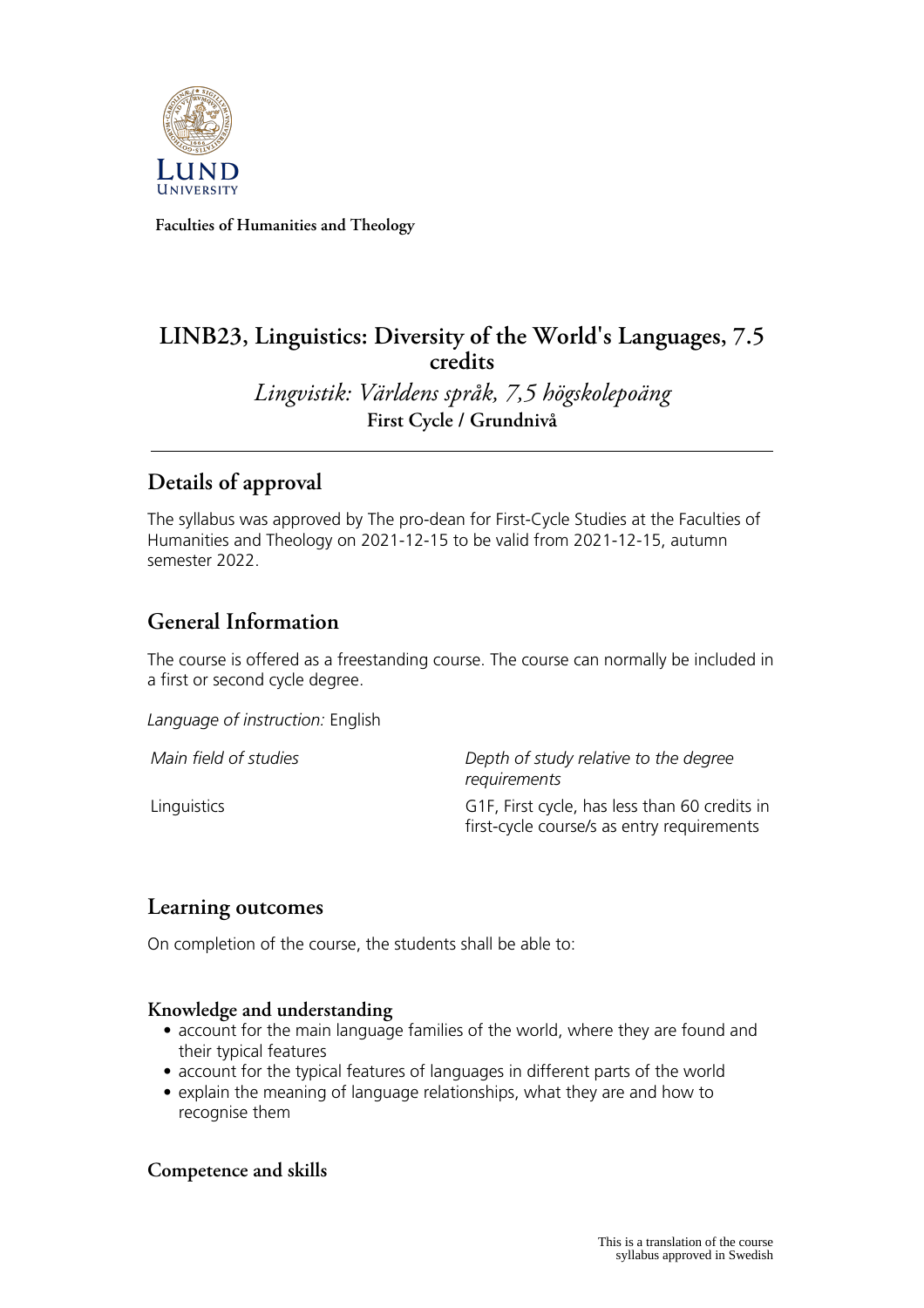- account for the interaction between different grammatical structures
- carry out an interview survey with an informant
- make grammatical generalisations based on limited examples of language
- distinguish between typologically common and unusual phenomena
- based on structural and sociological facts, geographically or genetically situate a language in the world

#### **Judgement and approach**

• discuss and reflect on the role of their own native language in a global context

#### **Course content**

The course provides an overview of the languages of the world, to which families they belong and where they are spoken. It also covers elements that are common to all human languages and in what manner languages differ from each other, for example, in grammar and sound systems. Similarities between languages are also discussed, which can be a result of being genealogically related, of borrowing from another language or because of universals that are linked to how languages work as a means of human communication. Great emphasis is placed on an individual or group project for which the student, on the basis of an interview survey and/or recording, analyses a language previously unfamiliar to them.

## **Course design**

Teaching consists of lectures and exercises.

### **Assessment**

The assessment is based on a compulsory analytical assignment and a take-home exam.

The examiner, in consultation with Disability Support Services, may deviate from the regular form of examination in order to provide a permanently disabled student with a form of examination equivalent to that of a student without a disability.

*Subcourses that are part of this course can be found in an appendix at the end of this document.*

### **Grades**

Marking scale: Fail, Pass, Pass with distinction.

The grades awarded for the analytical assignment are Pass or Fail. For the grade of Pass on the whole course, students must have been awarded at least this grade on both the analytical assignment and the take-home exam. For a grade of Pass with Distinction, the students must have been awarded this grade on the take-home exam.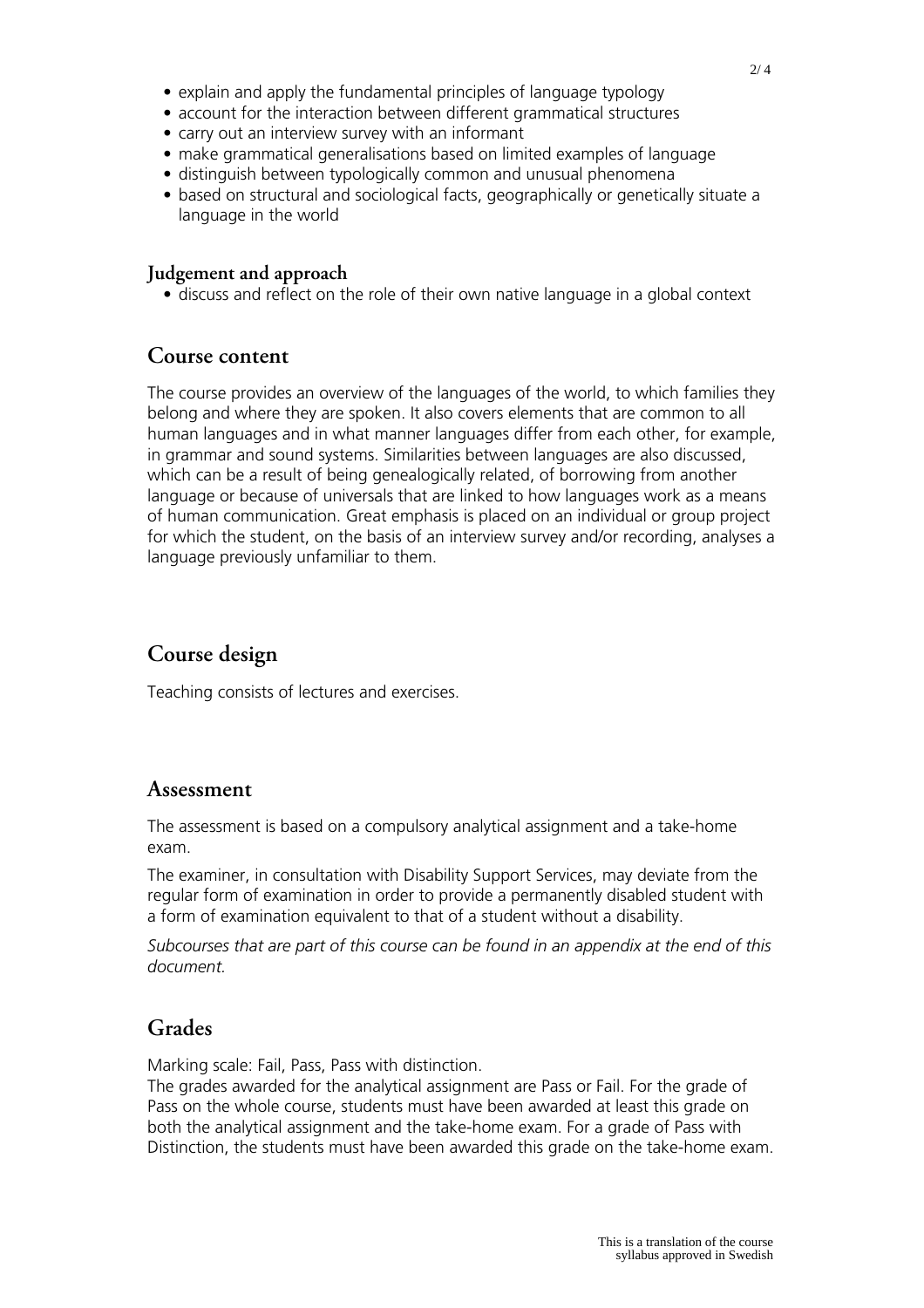### **Entry requirements**

To be admitted to the course, students must have successfully completed 3 credits, equivalent to the intended course learning outcomes 1/exam 3 in LINB21 or LINB24, or 60 credits in a language subject, or the equivalent.

### **Further information**

- 1. The course is offered at the Centre for Languages and Literature, Lund University.
- 2. The course replaces LINB13.
- 3. The course content partially overlaps with SASH26 and LINB22.
- 4. The course is included as a module in LINA15.
- 5. The credits allocated for course content that in whole or in part is commensurate with another course can only be credited once for a degree. For further details, see the current registration information and other relevant documentation.